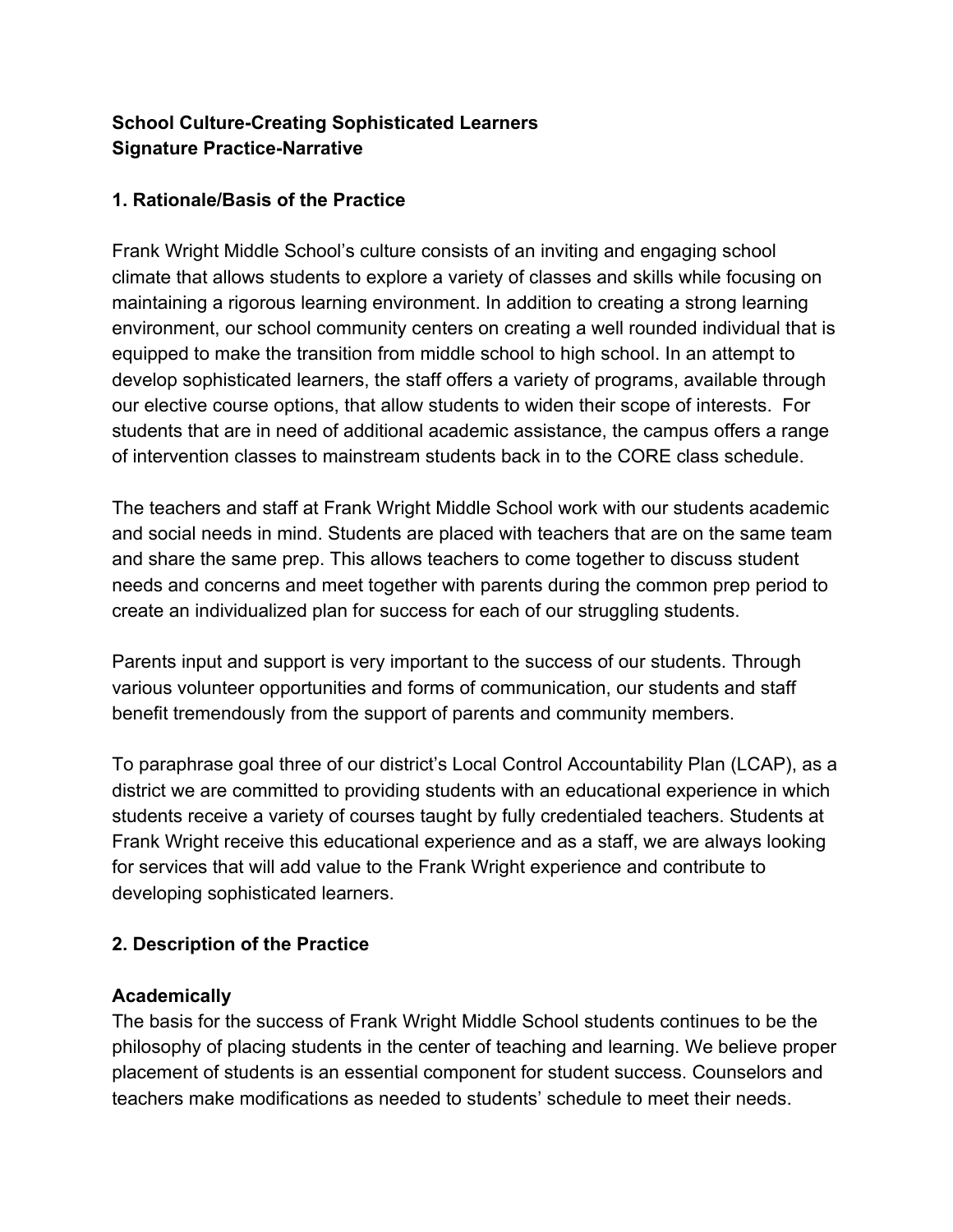All students have a double block for language arts classes. This allows students to master skills they will apply in all content areas. For example, all teachers integrate writing into their lessons. Students are expected to meet the highest academic standards and this is a responsibility they accept willingly. Our students are very competitive in nature and they strive diligently to maintain our status as a high performing, high impact middle school. The school's curricular offerings are rigorous and work is demanding. Students who transfer from other schools notice the difference immediately and their parents frequently advise us of this fact. The high academic achievements at Frank Wright Middle School are evident at our Semester Academic Award Ceremony. A high percentage of our students receive the Honor Society Award and Honor Roll Award. Students who show the six pillars of success (trustworthiness, respect, responsibility, fairness, caring and citizenship) are recognized during the ceremony. At our year-end awards night, students are recognized for their continued excellence earning the Presidential, Perfect Attendance, and Departmental Awards.

Students are offered advanced classes in language arts and mathematics. Students in the advanced mathematics classes have the opportunity to follow a four year high school plan to enroll in calculus as a senior. The classes we offer at Frank Wright Middle School have a clear focus to help students succeed in higher education. To achieve this goal, teachers in the Art, Band and Mathematics department are involved in vertical articulation with high school teachers. Our language arts teachers have high expectations for students to become lifelong readers. Students have an individualized Accelerated Reader goal based on their reading level. Reading is essential to all classes and, therefore, all teachers support the students in reaching their semester reading goal. All students are given time to read in school and are expected to read at home. As students transition to the high school, they have a clear understanding of expectations.

Our School's mission is for all students to reach their highest potential and master core classes. To achieve this goal, we offer academic support classes for all students who have not mastered at grade-level standards. At FWMS we have in place an easy to transition English Learner Program that offers students the support they need to be successful and challenges them at the same time. Students in these classes receive individualized instruction due to the class size. We have a high transition rate from English support classes to CORE. These classes are set up to allow students to make fluid transitions throughout the year as their needs and skills develop. Due to our high transition rate these students are better prepared to be successful at the high school than they were before.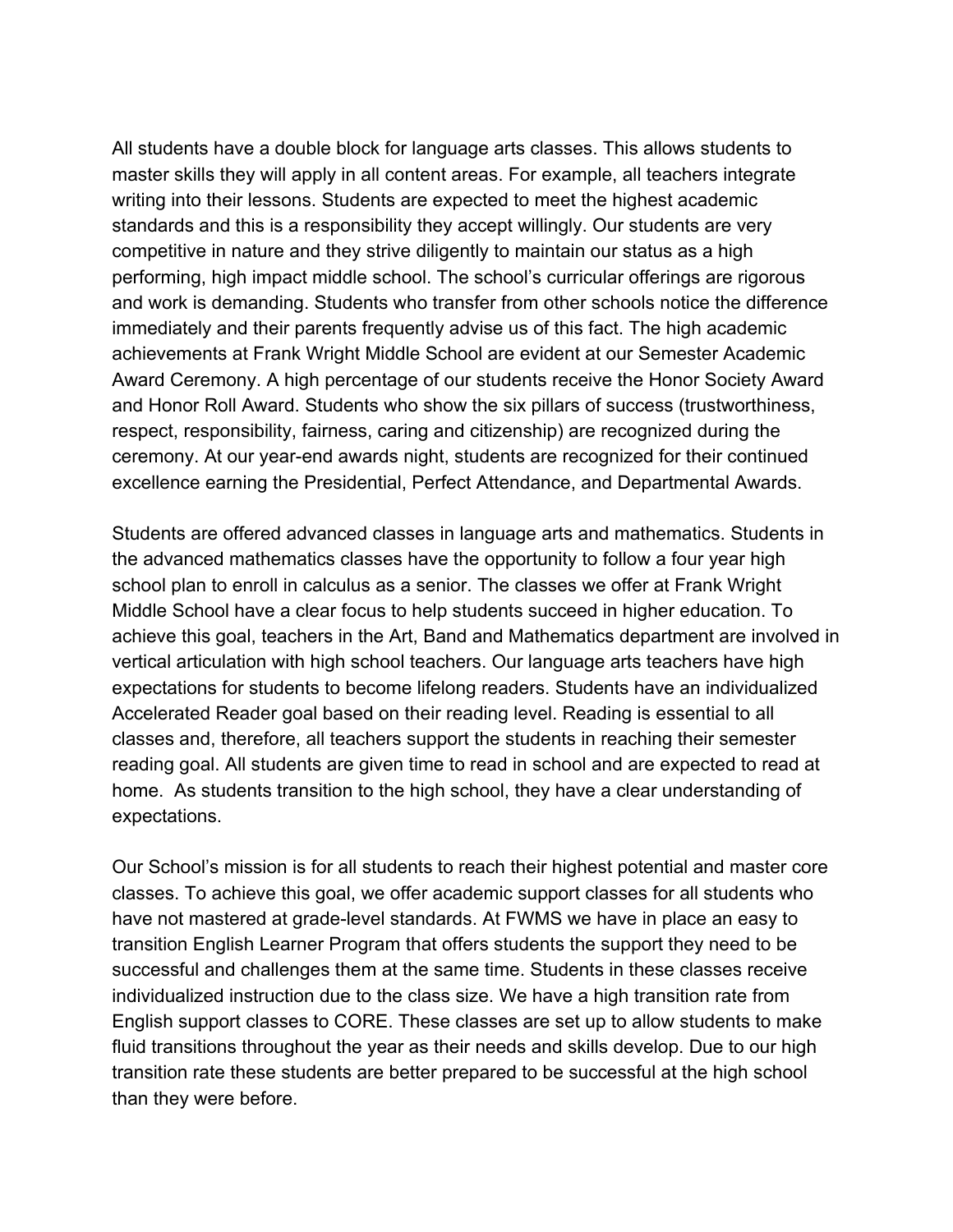Because FWMS teachers work in academic, cross curricular teams, important concepts across the disciplines are reinforced. Students are reminded that concepts learned in one area re-appear in other areas. Teachers are well versed in linking the concepts together to provide a deeper understanding of the subject matter. For example, when science teachers cover pure substances, compounds and elements, they make references to historical figures which students have been exposed to in social studies. The social studies teachers reinforce this concept by touching on the development of the atomic theory. In addition, working in teams allows the teachers to be aware of specific students, academic and personal, needs being met in all classes. Teachers in the team have the same prep period and as needed during this time they meet to discuss students needs, plan or participate in Student Service Team Meetings. Counselors set up SST meetings with the team, student, parent and counselor to create a plan for success for the child. These meetings are conducted as soon as someone notices a student needs extra support. Teachers understand students master skills at different times and some may need extra time or support, so teachers are available for tutoring before school, during lunch, or after school depending on the teachers' schedule.

In an effort for our students to become sophisticated learners, we offer our students Band, Music Appreciation, Art, Literacy with Technology, MESA, College and Career Readiness, Yearbook, Study Skills, and Journalism. In addition to empowering practical skills, electives courses help students find talents and passions they did not know they had. All students regardless of language level and academic performance are enrolled in an elective course. As incoming eighth graders, students submit an application to their elective class of interest. We value our students interest and know giving them the ability to choose a class is meaningful, and this tends to keep the students highly motivated to learn. Eighth graders are given the opportunity to choose their elective course from the options previously listed. Students in Yearbook class go beyond designing the school's yearbook, they create a monthly newsletter for all staff and students. They provide surveys, articles, interviews relevant to the month. The MESA program integrates mathematics and science into enrichment hands-on activities. Our students compete and earn awards at MESA competitions. College and Career Readiness class offers students numerous opportunities to explore possibilities for their future. Students in this class get to experience University of California, San Diego on a fieldtrip. College and Career Readiness course not only prepares students for college but to care about the environment and understand that resources are not limitless. They have a recycling group collect and sort the recycled items from the school. Students involvement in elective classes provide them with skills and knowledge to be critical,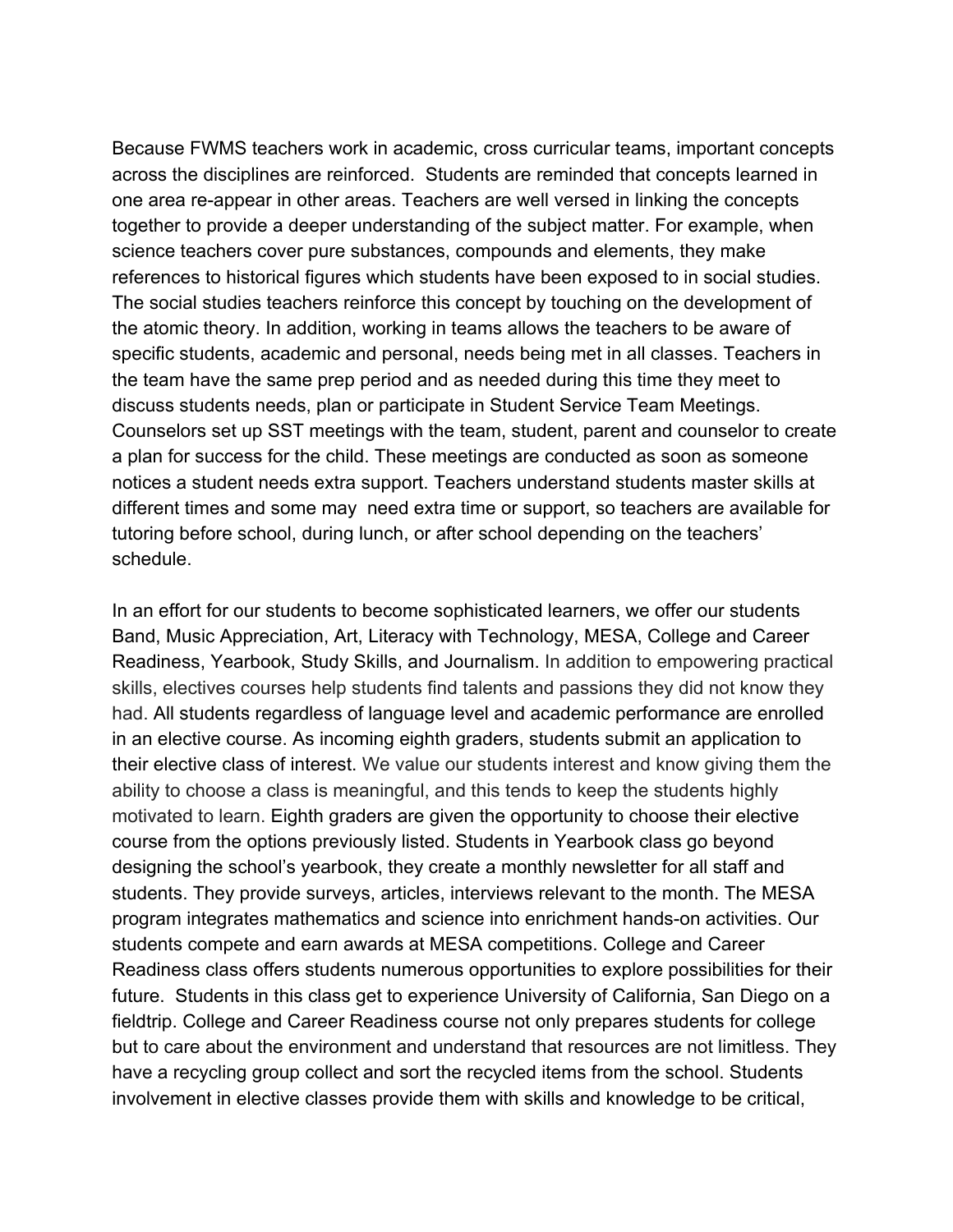problem solving, thinkers who demonstrate good character and become healthy, productive, responsible citizens.

#### **Extra Curricular**

The Frank Wright Middle School staff offers a variety of extracurricular activities that allows our students to shine outside of the classroom. The range of activities available to our students allows them to develop many character building traits. The campus offers several spirit activities on a weekly and quarterly rotation that encourage students to celebrate their Tiger Pride. In addition, our Youth Service Club gives students an opportunity to serve others in the community. These students collaborate with our local Salvation Army and Humane Society to bring service opportunities to our campus allowing students to practice becoming good citizens. Furthermore, students at Frank Wright are encouraged to roll up their sleeves and become good stewards of the environment. We offer several unique environmentally related programs that become a learning experience for the students. In 6th grade, classes sign up to participate in a Duck Project where they hatch ducks that are eventually released to a local wetlands area. The students learn about conservation and what a wetlands is. Sixth grade students also have the opportunity to cultivate more than their minds. The students have a garden that they tend to and consume some of the produce that they collect. Campus wide, students are encouraged to recycle in the classroom, and a group of student collect the recycling each week.

Finally, our students are encouraged to develop an appreciation for the arts. Our Role Playing Group Club, Drama Club, Readers Theater, and the collaboration with the high school art show give our students an opportunity to display a talent that extends beyond the classroom. Our goal is to send students out into the world with not only academic skills, but to expose the students to a wide variety of activities that will make them well rounded people.

#### **Community**

Beyond the campus activities and groups, students are also given community service opportunities. Through a partnership with the Salvation Army, our Youth Service Club sponsors a clothing and food drive to help those in need. Our staff and students have been able to donate up to five barrels of non-perishable food items and two overflowing barrels of clothing items. This event is sponsored right before our students leave for Winter Break and is a particularly busy time for the Salvation Army. In addition, our staff and students participate in the Angel Tree gift program through the Salvation Army. This year, our school was able to fulfill 150 gift requests from young children in our community that are in need. Youth Service Club also teams up with our local Humane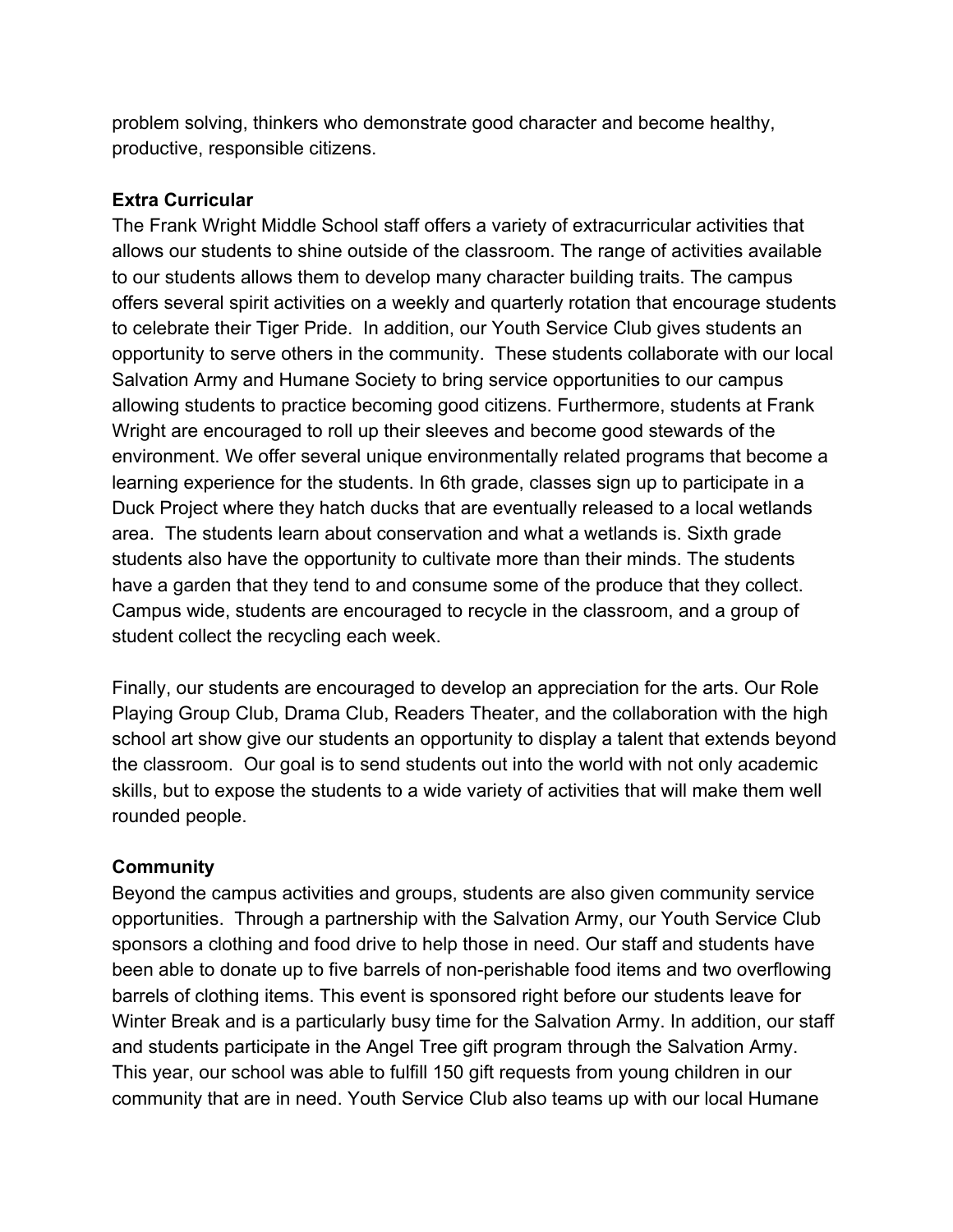Society. In this cooperation, students on our campus have assisted in building beds for the animals, making cat and dog toys, donating money, food, and cleaning supplies. Additionally, students recently donated the funds to purchase a "drag bag" for an abused animal that lost his rear legs and are in the process of raising funds for a wheelchair. The collaboration with the Humane Society has resulted in students independently signed up to volunteer at the shelter.

### **Parents/Staff**

Our hard working PTO board and parent members meets on campus on a monthly basis to continue to support students and staff in reaching our goal of creating a well rounded student. They are involved in fundraising in a variety of ways, such as financing an ongoing T-shirt sale, sponsoring two annual Book Fairs, selling Popcorn, Candied Apples, Chocolate bars, creating end of the year field trips and assisting our community during Open House. Their tireless fundraising has continued to better our campus through tree planting, mural painting and Boxtop clipping plus raising our student's morale through academic awards, spirit competitions and AR incentives.

Frank Wright Middle School faculty and staff take great pride in communicating consistently with families through Remind, School Messenger, and use of the student planner. Our parents are very much involved in their children's education. The use of our daily planner allows for conversations to occur naturally and as a result, parents are in constant and routine contact with the school. Furthermore, our parents are accustomed to visiting our school due to our open door policy.

Parent input is valued and collected through surveys and our various parent programs such as PTO, School Site Council and the Migrant Parent Advisory Council. Frank Wright students, staff and parents model positive attitudes and good citizenship. All members of our staff, which includes classroom aides, noon duty supervisors, cafeteria workers, school custodians, teachers, principal and office staff know the importance of positive reinforcement to ensure student success.

#### **Results of the Practice**

The results of our culture of high standards and expectations coupled with a supportive staff and community have contributed to our school attaining many high achievements. In addition, the school activities we provide enhance our students' academic achievement and social development. Our practice of creating and maintaining a positive school culture has resulted in the ability to encourage a positive student outlook about their education. Additionally, our practice has strengthened students' sense of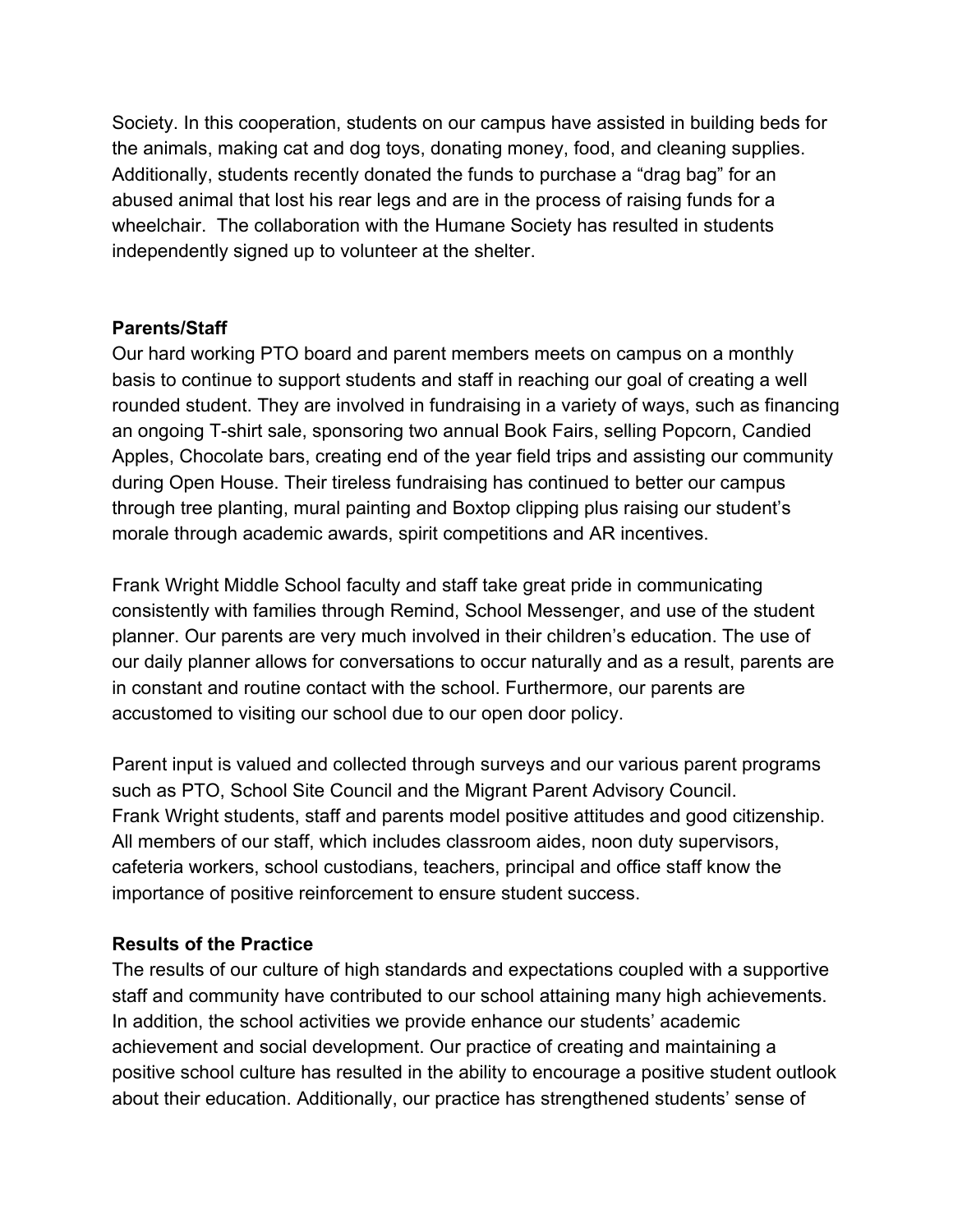belonging to a strong community base. We are a campus with opportunities for students to express their creativity through the arts, sports, community service and academics. Please refer to chart below that showcases the diversity of programs available to our students.

**Services:** 2 Counselors, Student Support Representative, Resource Officer, SST process, Team meetings, Nurse, tutoring across the board, Migrant Speech & Debate

**ELLs:** Rosetta Stone, Newcomer classes (levels)

**High Expectations:** AR goals, fluidity of the ELA Intervention program that advances students through the intervention levels to prepare them for a course of study at the high school, after hours commitment of our band students and staff, involvement in the MESA program and competitions.

**Clubs:** RPG Club, Campus Life, Chess Club, Drama Club, Youth Service Club, Diversity Club, Recycling Club

**Vertical Articulation:** Math planning with high school, Art Planning with high school, Music Planning with HS.

**Saturday Academies:** Math, Reader's Theater

**Sports:** Grade checks, tournaments

**ASB:** AR dances, Fabulous Fridays, Spirit Counts, Spirit Assemblies,

**Awards Assemblies:** Honor Roll/Honor Society, Character Counts, Student of the Year, Rising Stars, Department Awards, AR King and Queen, Scholar Athletes

**College Day:** College Dress up days

**Attendance:** Attendance Clerk, SARB, High Rates of attendance